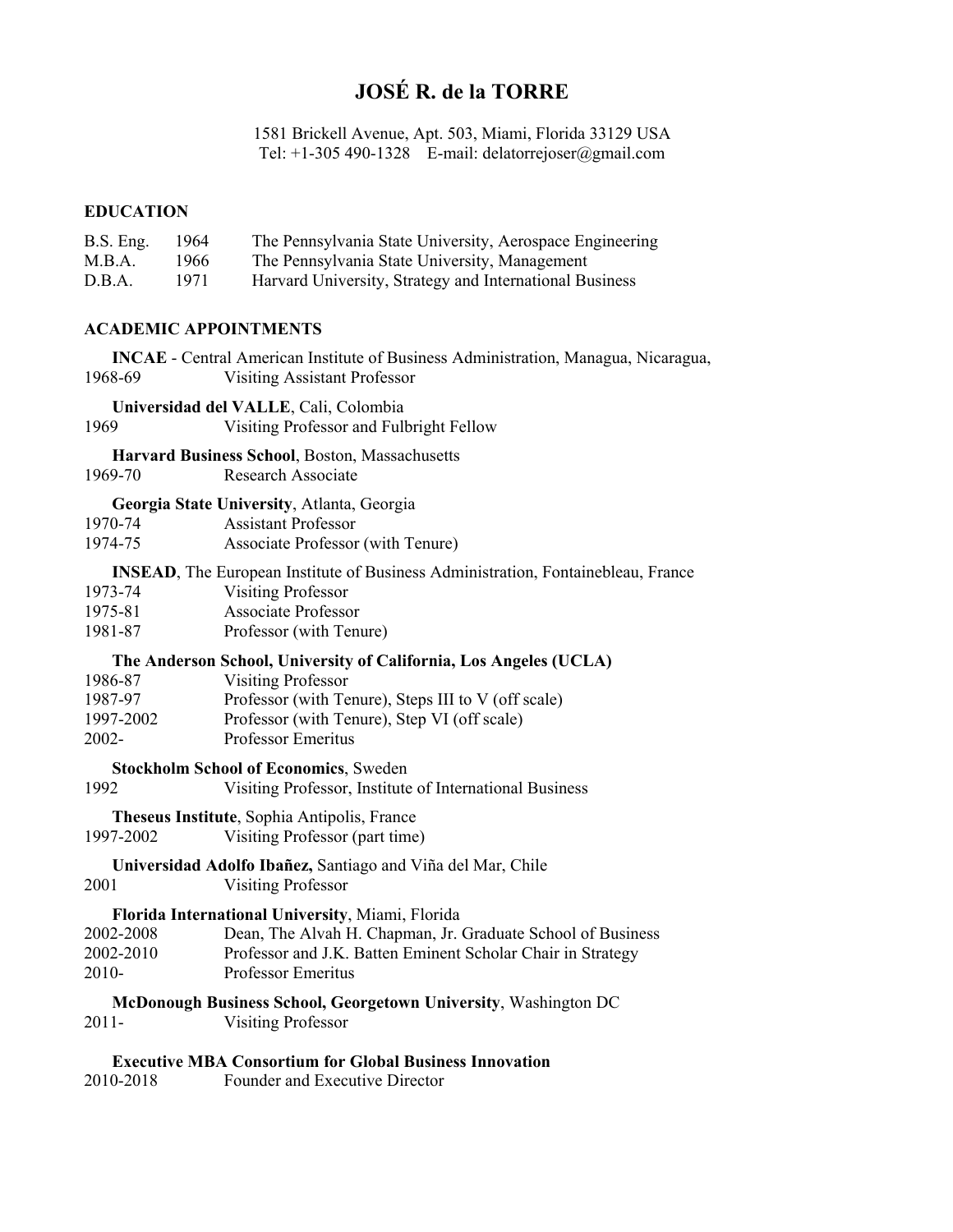#### **ACADEMIC ADMINISTRATION**

#### **At Florida International University**

 Dean, Alvah H. Chapman, Jr. Graduate School of Business Member of the College of Business Administration Executive Council and External Relations Committee Member of the President's Leadership Council, 2003-05 Member of several University-wide Search Committees Chair, Latin American Forum, 2003-2011 Chair, Faculty Council for Executive and Professional Education Member, Dean's Council Co-Chair, Chapman Executive Committee

#### **At UCLA**

 Co-Chair, Organization and Strategic Studies Area, 1989-90. Chair, Policy and Organization Area, 1990-92. Co-Director, Advanced Executive Program, 1989-98 Director, Center for International Business Education and Research (CIBER), 1989-2001. Founder and Chair, International Business Roundtable (INTABLE), 1989-99. Co-Chair, Faculty Executive Committee, Latin American Center, 1996-99. Latin American Center, Faculty Advisory Committee, 1987-2002. Pacific Rim Studies Center, Faculty Advisory Committee, 1988-90. ISOP (International Studies and Overseas Programs) Executive Committee, 1989-2002. Chair, ISOP Review Committee of Professional Schools, 1989-90. Latin American Research Seminar and Doctoral Symposium (Chair), 1991-92. Anderson School Dean Search Committee, 1992-93. Anderson School Doctoral Board, 1987-89. Faculty Advisor to Anderson's International Business Club, 1987- Member, Board of Anderson's Management Education Associates, 1989-92. Founder, International Management Fellows Program; Chair, IMF Spanish Track, 1990-2001 Chair, IMF French Track, 1992-1995. Faculty Executive Committee, 1993-1996. Member, Committee on International Masters of Public Policy, School of Public Policy, 1995-2000.

#### **At INSEAD**

 Director, Managing Multinational Enterprise Program, 1981-86 Chair, Strategy and Environment Area, 1983-85 Chair, Faculty Evaluation Committee, 1982-84 Member of the INSEAD Board, 1982-85

#### **OTHER PROFESSIONAL ACTIVITIES**

#### **Consultant to:**

 Inter-American Development Bank, 1969-71 United Nations, Foreign Investment in Latin America, 1970 Nicaraguan Chamber of Industries, 1972-73 World Bank, industrial organization and management, 1973-75 Spanish Ministry of Industry and the Basque Institute for Economic Research, 1978 OECD Development Centre, Paris, 1978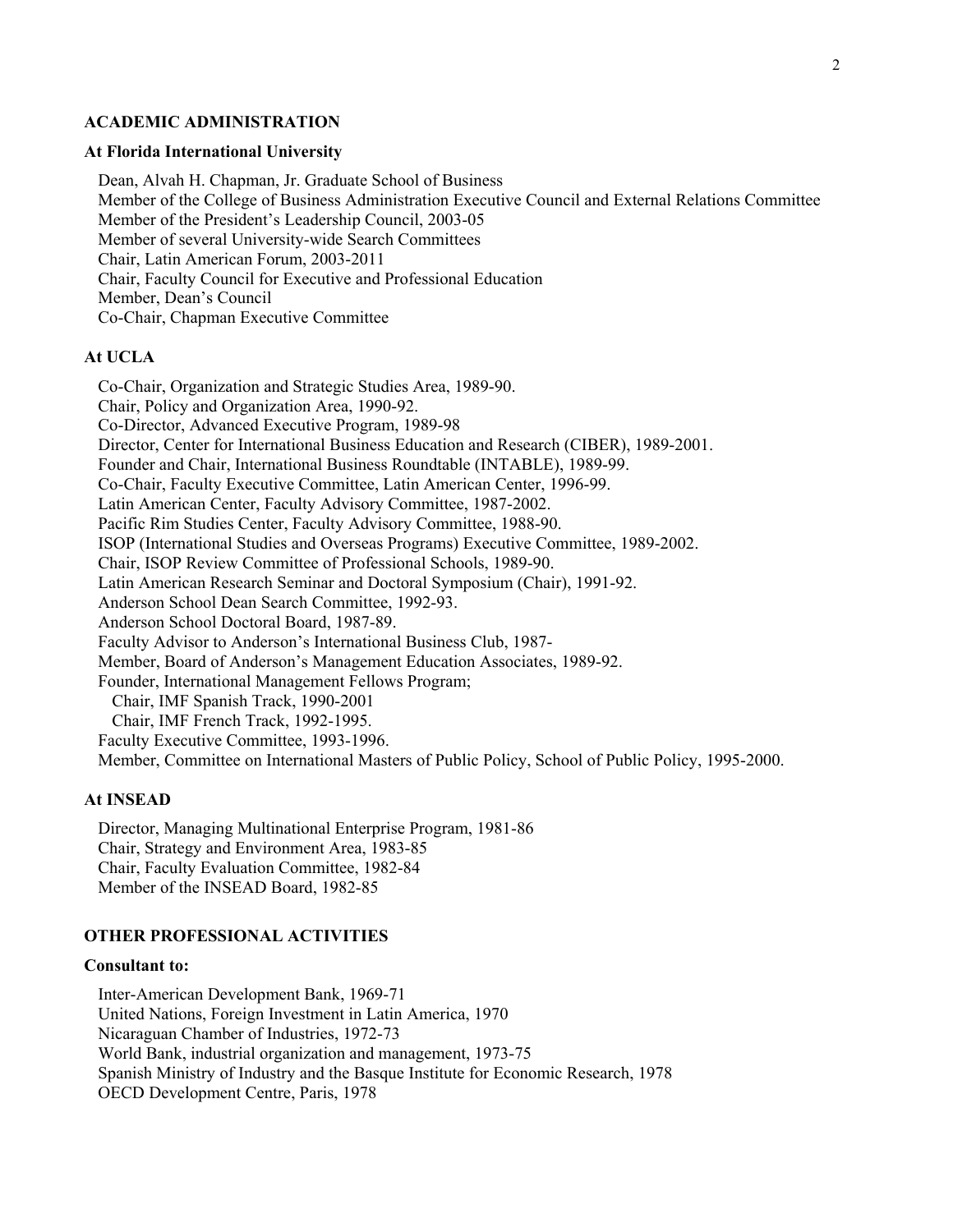Organization for Economic Cooperation and Development (OECD), Paris, 1980 Organization of American States, internationalization of Latin American enterprises, 1980-89 Studio Ambrosetti, SpA, Milan, Italy, 1975-95 Numerous enterprises (1975-present) such as British Aerospace, British Petroleum, GKN, and Whitbread (U.K.); Akzo-Nobel and Heineken (Netherlands); Montedison and Telecom Italia (Italy); SONAE (Portugal); Novartis (Switzerland); After Image, Baxter, Easton Sports, Gallo Vineyards, John Hancock, Hughes Aircraft, Johnson & Johnson, Kraft Foods, Mead Imaging, Motorola and Sonoco (U.S.); Northern Telecom (Canada); the Bemberg Group (Argentina); and Mitsubishi Electric (Japan).

Member of Ashoka Support Network, Miami and Latin America, 2010-present

#### **Corporate and Government Board Memberships and Other Appointments:**

 Senior Policy Analyst, U.S. Department of Commerce, 1980-81 Member, Board of Directors, Ambrosetti America, Los Angeles, CA, 1986-92 Member, International Advisory Board, Mead Imaging, Dayton, OH, 1990-93 Member, Select Panel, Project California, California Commission on Science and Technology, 1992-98 Member, Faculty Advisory Board, Gemini Consulting, San Francisco, CA, 1991-97 Member, Scientific Advisory Committee, Telecom Italia, Venice, Italy, 1994-96 Member, Board of Advisors, *Los Angeles Times*, CA, 1993-97 Co-Chairman, Perseus Consulting, Los Angeles, CA, 1998-2003 Member of the Board of Directors, PROEZA S.A., Monterrey, Mexico, 1999-2005 Audit Committee (2002-04) Chair, Strategy Committee (2004-05) Member, Board of Directors, Mphasis Corporation, Bangalore, India, 1998-2010 Chair, Nominations Committee (2002-06) Chair, Compensation Committee (2006-2010) Strategy Committee (2008-2010) Member, Board of Directors, Quantum Corporation, Wellington, FL, 2007-2010 Nominations Committee (2007-2010) Chair, Compensation Committee (2007-2010) Member, Board of Directors, Espirito Santo Bank (U.S.), Miami, FL, 2008-2015 Directors' Loan Committee (2008-2015) Audit and Compliance Committee (2011-2015) Chair, Compensation Committee (2010-2015) Governance Committee (2012-2015)

#### **University Board Memberships and Academic Advisory Activities:**

 Chair, International Academic Committee, U. Torcuato di Tella, Buenos Aires, Argentina, 2000-present. External Evaluator, University of Washington CIBER, 2001.

 Member, Committee of Visitors, National Science Foundation, Innovation and Organizational Change Program, 2003-2004.

External Evaluator, University of Memphis CIBER, 2004.

Member, International Advisory Board, EDHEC Business School, Lille and Nice, France, 2005-present.

Member, International Advisory Board, ISCTE Business School, Lisbon, Portugal, 2006-present.

Member, Advisory Council, Latinos in College, 2008-2013.

 Member, International Advisory Board, Bologna Business School, University of Bologna, 2009-present. External Examiner, Cyprus International Institute of Management, Nicosia, Cyprus, 2010-2014.

Member, International Advisory Board, ORT School of Business, Montevideo, Uruguay, 2011-2015.

External Evaluator, Haskayne School of Business, University of Calgary, 2013.

Member External Evaluation Committee for several AACSB accreditation visits, 2005-2010.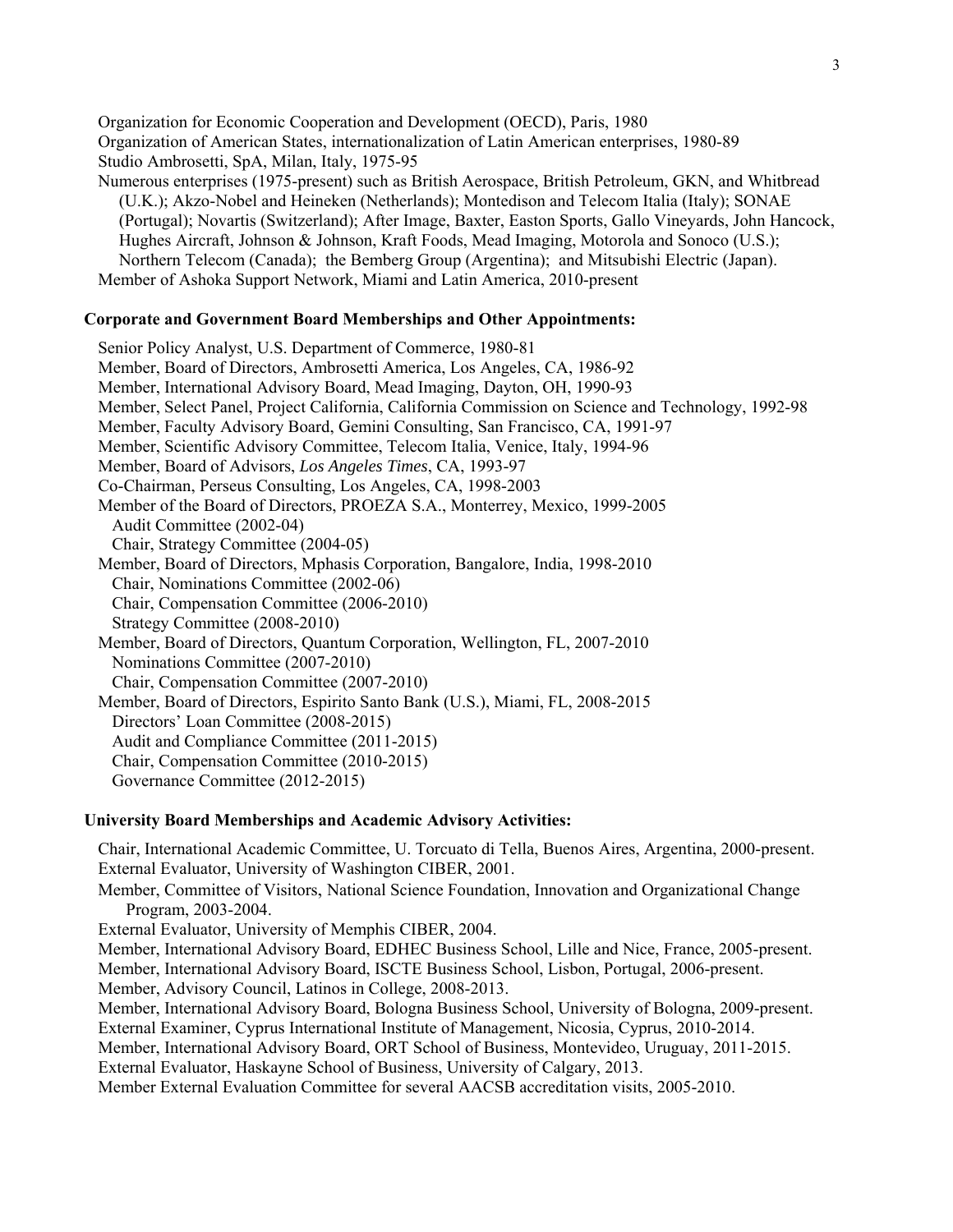#### **AWARDS, GRANTS AND HONORS**

 Presidential Fellowship, The Pennsylvania State University, 1962-64 Tau Beta Pi, Sigma Tau and Sigma Gamma Tau, engineering honor societies, 1964 NDEA Fellowship, Harvard University, 1966-67 Fellow, Latin American Teaching Fellowships (LATF), Tufts University, 1968-69 Fulbright-Hayes Fellow, 1969 Member of LATF's National Selection Committee, 1970-78 First Prize, dissertation competition, Academy of International Business, December 1970 Elected Fellow of the Academy of International Business, October 1991 Elected Fellow of the International Academy of Management, 1995 Principal Investigator, U.S. Dept. of Education CIBER Award, 1989-92, 1992-95, 1995-98, 1998-2002 Co-Principal Investigator, U.S. Dept. of Education, Fund for the Improvement of Post-Secondary Education, 1995-98 CLADEA (Council of Latin American Schools of Management), Scholar of the Year Award, 2007 Teaching Awards: INSEAD (MBA–1976, 1978, 1983); UCLA (EMBA–1987, 1990, 1996, 1998, 2001, 2002); FIU (EMBA–2003, 2005, 2006, 2009, 2010, 2011; PMBA–2010, 2011; MIB–2009) Elected Fellow of the Business Association for Latin American Studies (BALAS), 2011 Elected Fellow of the Strategic Management Society, 2012 Outstanding Educator of Year, 2013 – International Division of the Academy of Management

#### **PROFESSIONAL ASSOCIATIONS and JOURNAL EDITORIAL SERVICE**

 Academy of International Business, 1970-present Chair, Doctoral Dissertation Awards, 1987 Vice-President and Program Chair, Banff, Canada Program, 1994-96 President, 1999-2001 Member of Presidential Taskforce, 2010-2011 European Association for International Business, 1975-present; President, 1981-82 Strategic Management Society, 1981-present; Chair, Annual Program, Miami Beach, Florida, 2011 Academy of Management, 1988-present American Economic Association, 1988-2005  *Atlanta Economic Review*, Editorial Board, 1974-1975 *California Management Review*, Editorial Board, 1994-2004 *IESA Revista Interdisciplinaria*, Advisory Committee, 1995-2010  *International Marketing Review*, Editorial Board, 1984-1991 *Journal of International Business Studies*, Editorial Board, 1971-75, 1977-89 Associate Editor, 1974-75 Member, Consulting Editors Board, 2007-2009 *Latin American Business Review*, Editorial Advisory Board, 1997-present *Management International Review*, Editorial Board, 1994-2002  *Global Strategy Journal*, Senior Advisory Board, 2009-present

#### **PUBLICATIONS**

#### **Books:**

de la Torre, J. (Editor, 1970), *Panel on Foreign Investment in Latin America*, New York: United Nations.

de la Torre, J., and J.L. Goldstucker (1972). *International Marketing: Selected and Annotated Bibliography*, Chicago, Illinois: American Marketing Association.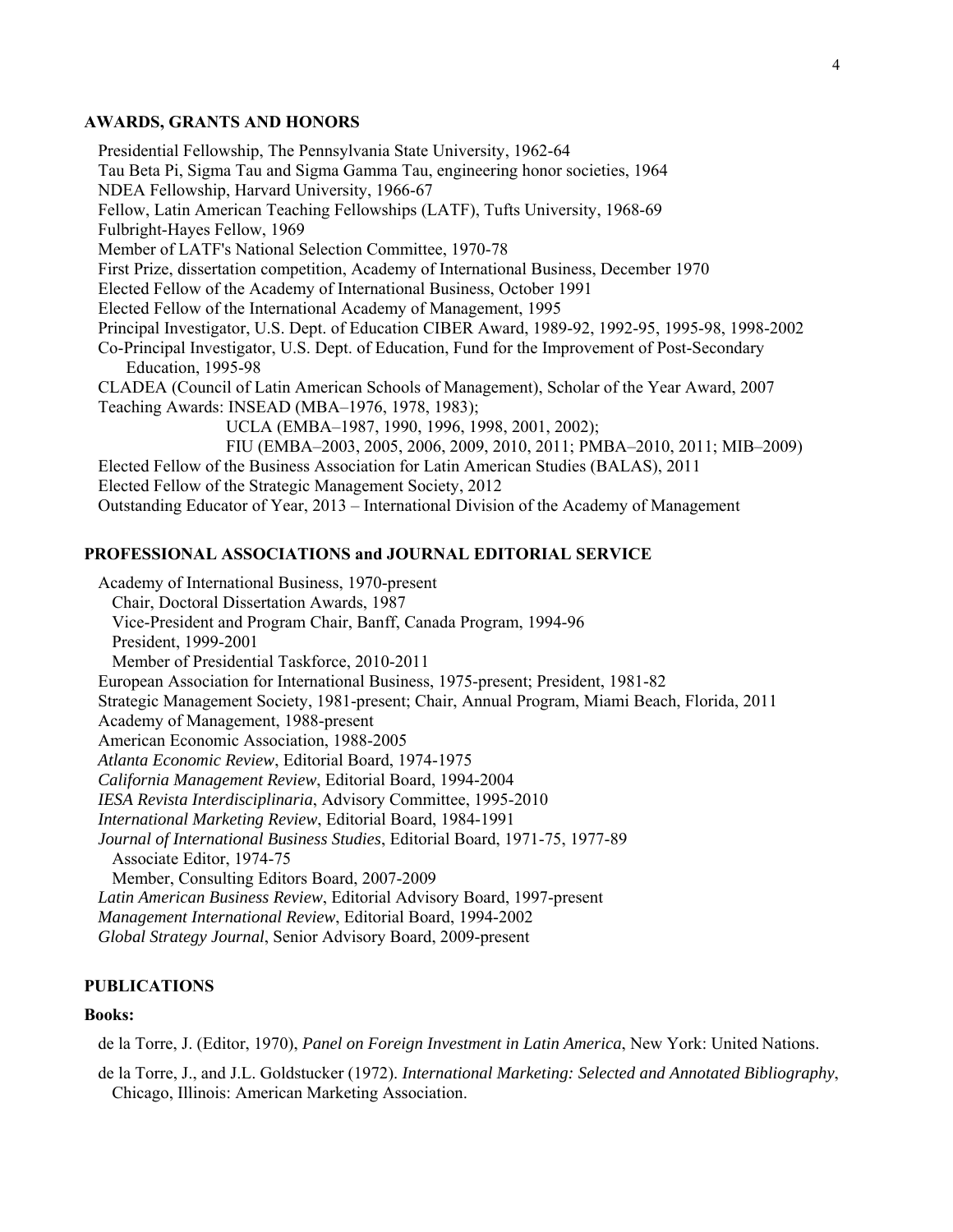- Stobaugh, R.B., J. de la Torre, et al. (1976). *Nine Investments Abroad and Their Impact at Home*, Boston: Harvard University Press.
- de la Torre, J. (1976). *Exports of Manufactured Goods from Developing Countries: Marketing Factors and the Role of Foreign Enterprise*, New York: Arno Press
- de la Torre, J., et al. (1978). *Corporate Responses to Import Competition in the U.S. Apparel Industry*, Atlanta, Georgia: Publishing Services Division, Georgia State University.
- Arpan, J.S., J. de la Torre and B. Toyne (1982). *The U.S. Apparel Industry: International Challenge Domestic Response*, Atlanta, Georgia: Publishing Division, Georgia State University.
- de la Torre, J. (1986). *Clothing Industry Adjustment in Developed Countries*, London: Macmillan. [Previously published as the *Thames Essay*, No. 35, London: Trade Policy Research Centre, 1985]
- Davidson, W.H., and J. de la Torre (1989). *Managing the Global Corporation: Case Studies in Strategy and Management*, New York: McGraw-Hill.
- Davidson, W.H., and J. de la Torre (1991). *Instructor's Manual* (to accompany *Managing the Global Corporation: Case Studies in Strategy and Management*), New York: McGraw-Hill, 635 pp.
- de la Torre, J., Y. Doz and T. Devinney (2000). *Managing the Global Corporation: Case Studies in Strategy and Management* (Second Edition), New York: McGraw-Hill.
- de la Torre, J., Y. Doz and T. Devinney (2000). *Instructor's Manual* (to accompany *Managing the Global Corporation* [Second Edition]), New York: McGraw-Hill, 2000

#### **Chapters in Books:**

de la Torre, J. (1972). "Marketing factors in manufactured exports from developing countries," in *The Product Life Cycle and International Trade*, L.T. Wells, Jr. (Ed.), Boston Division of Research, Harvard University, Graduate School of Business Administration.

[Reprinted in *International Business Systems and Perspectives,* Alexandrides, C.G. (Ed.), Atlanta: Georgia State University, 1973]

- de la Torre, J., R.B. Stobaugh and P. Telesio (1973). "U.S. multinational enterprises and changes in the skill composition of U.S. employment," in *American Labor and the Multinational Corporation*, D. Kujawa (Ed.), New York: Praeger Publishers, Inc.
- de la Torre, J. (1974). "Factors influencing cross-country differences in LDC policies toward multinational corporations," in *Malaysia and the Multinational Corporations*, S. Chee and K.S. Mun (Eds.), Kuala Lumpur, Malaysia: Malaysian Economic Association.
- de la Torre, J. (1974). "Proposals for extra-national regulation of the MNC," in *Malaysia and the Multinational Corporations*, S. Chee and K.S. Mun (Eds.), Kuala Lumpur, Malaysia: Malaysian Economic Association.
- de la Torre, J. (1974). "Latin American exports of manufactures to the United States: The outlook for the future," in *Latin American-U.S.Economic Interactions:Conflict, Accommodation and Policies for the Future*, R.B. Williamson, W.P. Glade and K. Schmitt (Eds.), Washington, D.C.: The American Enterprises Institute for Public Policy Research.
- de la Torre, J. (Contributor, 1980). *Structural Problems and Policies Relating to the OECD Textile and Clothing Industries*, Paris: OECD, Directorate for Science, Technology and Industry.
- de la Torre, J. (1986). "Corporate adjustment strategies in the European clothing industry," in *European Approaches to International Management*, K. Macharzina and W. Staehle (Eds.), Berlin: DeGruyter Verlag.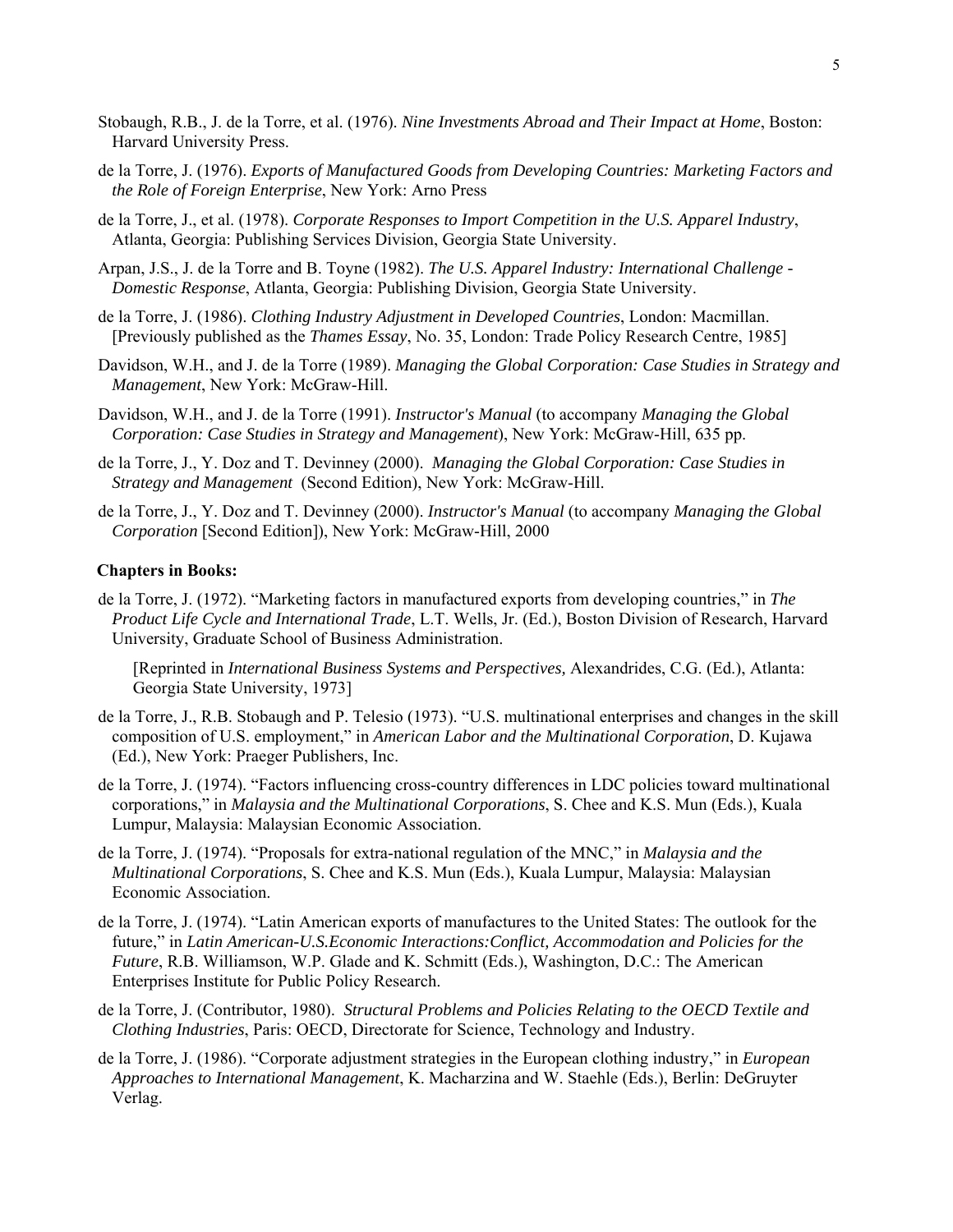- de la Torre, J., and D. Neckar (1990). "Forecasting political risks for international operations," in *The Handbook of Forecasting: A Manager's Guide*, Second Edition, S. Makridakis and S.C. Wheelright (Eds.), New York: [An earlier version appeared in the first edition of the same book, 1982]
- de la Torre, J. (1997). "Multinacionales en Latinoamérica: Estructuras organizacionales para el nuevo entorno," in *Transformación estratégica: Una exigencia de hoy*, Escuela de Administración de Negocios para Graduados, Lima, Peru: ESAN.
- de la Torre, J., J.P. Esperança and J. Martínez (2003). "The evolving multinational: Strategy and structure in Latin American operations, 1990-2000," in *The Future of the Multinational Company*, J. Birkinshaw et al. (Eds.),West Sussex, England: John Wiley and Sons.
- Martínez, J.I., J.P. Esperança and J.R. de la Torre (2004). "Multilatinas: Emerging multinationals from Latin America," in *Creating Value through International Strategy*, A. Ariño, P. Ghemawat, and J.E. Ricart (Eds.), Houndsmills, Hampshire, UK: Palgrave-Macmillan.
- de la Torre, J.R. (2014). "It takes a global village: A network approach to providing executive MBA students with a truly global experience," in *The Palgrave Handbook of Experiential Learning in International Business*, V. Taras and M.A. Gonzalez-Perez (eds.), Houndsmills, Hampshire, UK: Palgrave-Macmillan.

#### **Monographs:**

- de la Torre, J. (1970). *Exports of Manufactured Goods from Developing Countries: Some* Microeconomic *Considerations*, Washington, D.C.: Inter-American Development Bank.
- Stobaugh, R.B., J. de la Torre, et al. (1972). *U.S. Multinational Enterprises and the U.S. Economy*, Boston: Division of Research, Harvard University, Graduate School of Business Administration.

[Reprinted in *The Multinational Corporation*, the Bureau of International Commerce, Washington, D.C.: U.S. Department of Commerce, March 1972]

Doz, Y., H.L. Gabel and J. de la Torre (1984). *The Activities and Role of IT-Multinationals in the European Community*, Fontainebleau, France: INSEAD, November.

#### **Refereed Journal Articles:**

- de la Torre, J. (1971). "Identifying and testing business opportunities," *Atlanta Economic Review*, February.
- de la Torre, J. (1971). "Exports of manufactured goods from developing countries: Marketing factors and the role of foreign enterprise," *Journal of International Business Studies*, Spring.
- de la Torre, J., and D. Kujawa (1972). "The Foreign Trade and Investment Act of 1972: A case for Tweedledum and Tweedledee," *Atlanta Economic Review*, September.
- de la Torre, J., R.B. Stobaugh and P. Telesio (1973). "The effect of U.S. foreign direct investment in manufacturing on the U.S. balance of payments, U.S. employment and changes in the skill composition of employment," *Occasional Paper No. 4*, Washington, D.C.: Center for Multinational Studies, February.
- de la Torre, J. (1974). "Foreign investment and export dependency," *Economic Development and Cultural Change*, 23:1, October.
- de la Torre, J. (1975). "Product life cycle as a determinant of global marketing strategies," *Atlanta Economic Review*, September-October.

[Reprinted in *Increasing Marketing Productivity*, Greer, T.V. (Ed.), Chicago, Illinois: American Marketing Association, 1973; and in *International Marketing: Managerial Perspectives*, S.C. Jain and L.R. Tucker (Eds.), Boston: CBI Publishing Co., 1979]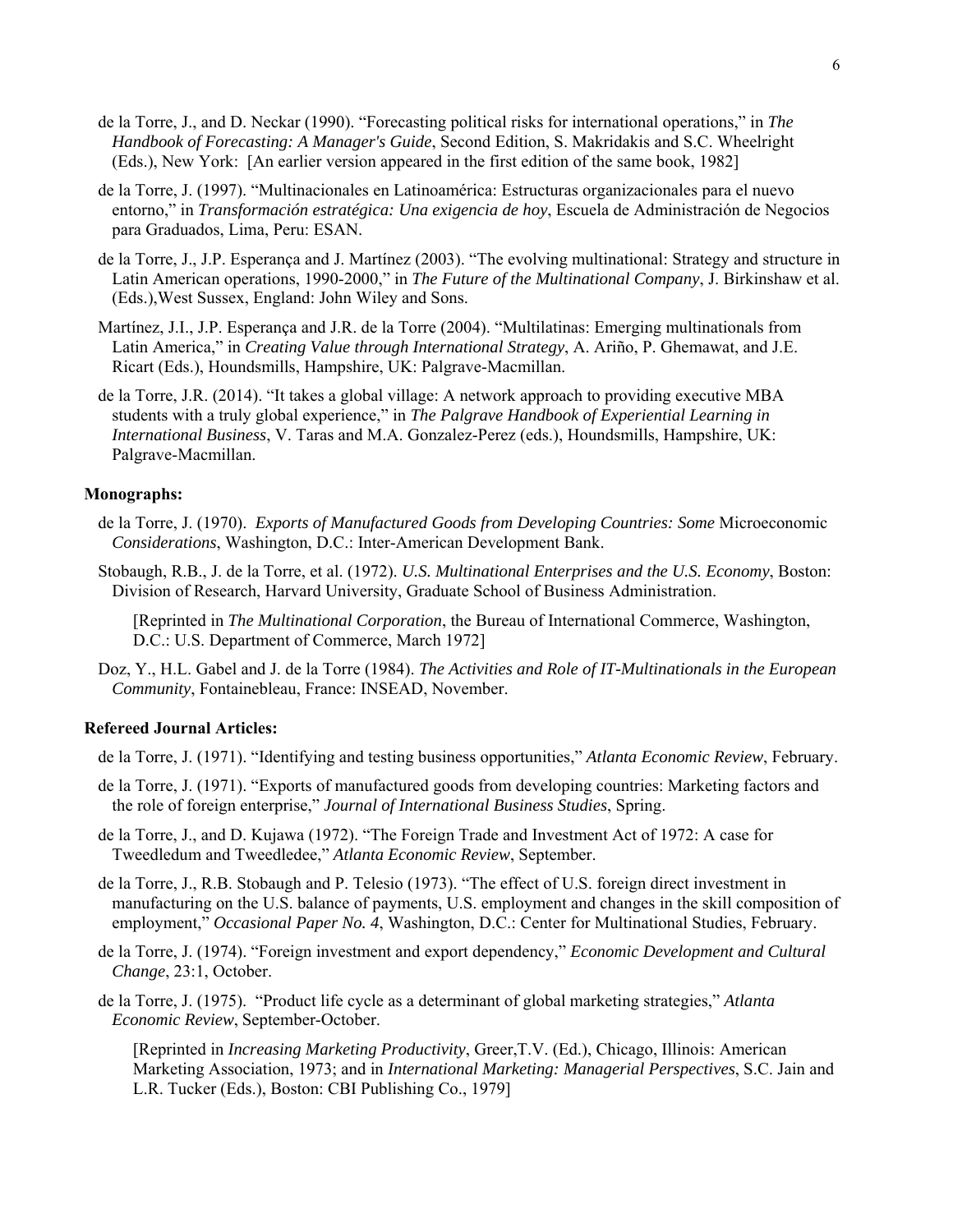- Arpan, J.S., J. de la Torre, et al. (1977). "Corporate adjustments and import competition in the U.S. apparel industry," *Journal of International Business Studies*, Spring-Summer.
- de la Torre, J., and B. Toyne (1978). "Cross-national managerial interaction: A conceptual model," *The Academy of Management Review*, 3 (3), July.
- de la Torre, J., and M. Bacchetta (1979). "L'action sectorielle en Europe: le cas de l'habillement," *Revue Francaise de Gestion*, November-December.
- de la Torre, J., and M. Bacchetta (1980). "The Uncommon Market: European policies towards a crisis industry - Clothing in the 1970s," *Journal of Common Market Studies*, December.
- Arpan, J.S., J. de la Torre and B. Toyne (1981). "International developments and the U.S. apparel industry," *Journal of International Business Studies*, Winter.
- de la Torre, J. (1981). "Public intervention strategies in the European clothing industries," *Journal of World Trade Law*, March-April.
- Curzon, G., J. de la Torre, et al. (1981). "MFA forever? Future of the Arrangement for Trade in Textiles," *International Issues*, No. 5.
- de la Torre, J. (1981). "Foreign investment and economic development: Conflict and negotiation," *Journal of International Business Studies*, Fall.

[Reprinted in *International Business Knowledge: Managing International Business Functions in the 1990s*, W.A. Dymsza and R.G. Vambery (Eds.), New York: Praeger Publishers, 1988; and in *International Business Classics*, J.C. Baker, J.K. Ryans, Jr., and D.G. Howard (Eds.), Lexington, MA: Lexington Books, 1988]

- de la Torre, J. (1984). "Where now the rag trade: Managing change and import competition in the industrialized countries," *Euro-Asia Business Review*, 3:1, January.
- de la Torre, J. (1984). "A la recherche d'une politique: Intervention des pouvoirs publics dans les secteurs industrielles en déclin," *Economie et Finances*, January.
- de la Torre, J., and D. Neckar (1988). "Forecasting political risk for international operations," *The International Journal of Forecasting*, 4.
	- [Reprinted in *Global Strategic Management: The Essentials*, H. Vernon and L.H. Wortzel (Eds.), New York: John Wiley & Sons, 1990]
- Dasu, S., and J. de la Torre (1997). "Optimizing an international network of partially-owned plants under conditions of trade liberalization," *Management Science*, 43:3, March.
- de la Torre, J. (1997). "Trade liberalization: The dilemma for multinationals." *Transformation*, 11, Spring.
- de la Torre, J. (1998). "Ronald Coase y la naturaleza de la empresa," *Perfiles Liberales*, 12:57, January-February.
- Ariño, A., and J. de la Torre (1998). "Learning from failure: Toward an evolutionary model of collaborative ventures," *Organization Science*, 43:2, August.
- de la Torre, J. (1999). "Carreras académicas en latinoamérica: ¿Qué modelo a seguir?" *Academia*, 23, Fall
- de la Torre, J. (2000). "Ray Vernon: Anecdotes from a fruitful life," *Journal of International Management*, 6, Fall.
- Ariño, A., J. de la Torre and P.S. Ring (2001). "Relational Quality: Managing trust in corporate alliances," *California Management Review*, 44(1), Fall.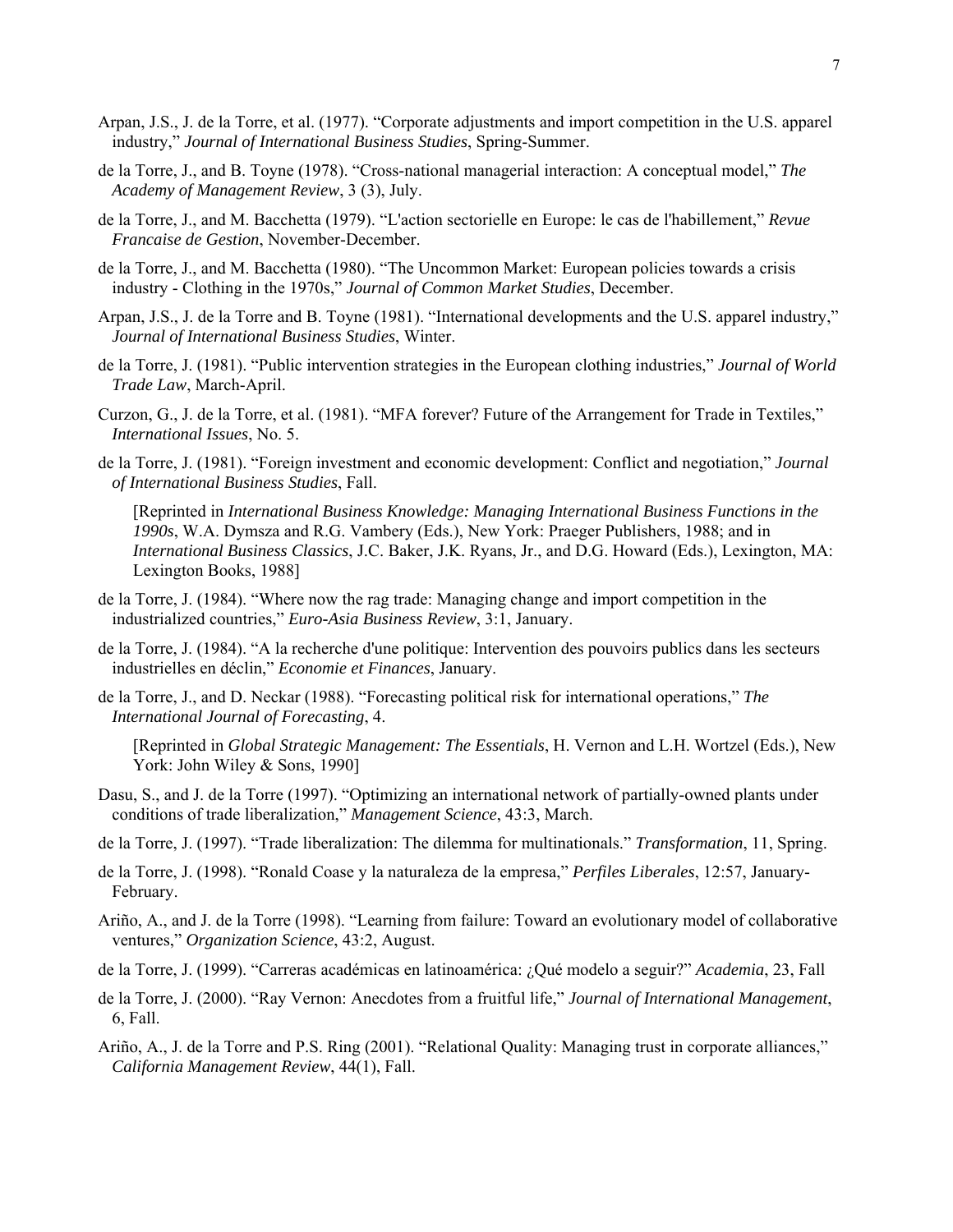[Reprinted in translation as "Calidad relacional: Gestionando la confianza en las alianzas empresariales," *Iniciativa Emprendedora*, 36, Septiembre-Octubre 2002]

- de la Torre, J., and R.W. Moxon (2001). "E-commerce and global business: The impact of the information and communication technology revolution on the conduct of international business," *Journal of International Business Studies*, 32 (4), Fall.
- Ariño, A., J. de la Torre, Y. Doz, P.S. Ring and G. Lorenzoni (2002). "Process issues in international alliance management: A debate on the evolution of collaboration," in *Managing Transnational Firms: Resources, Market Entry and Strategic Alliances*, M.A. Hitt and J.L.C. Cheng (Eds.), *Advances in International Management*, 14.
- de la Torre, J. (2004). "Understanding the Dynamics of Relational Assets: Comments on John Dunning's 'Relational Assets, Networks, and International Business Activity'," in *Managing Multinationals in a Knowledge Economy: Economics, Culture and Human Resource*, J.L.C. Cheng and M.A. Hitt (Eds.), *Advances in International Management*, 15.
- Martínez, J., J.P. Esperança and J.R. de la Torre (2005). "From Multilatinas to Multinationals," *Management Research*, 3 (3), Fall.
- Ariño, A., J. de la Torre and P.S. Ring (2005). "Relational quality and inter-personal trust in strategic alliances," *European Management Review*, 2 (1): 15-27.
- Bidault, F., J. de la Torre, C. de Rham and M. Sisto (2007). "What makes executives trust each other? The determinants of the willingness to rely on trust in business partnerships," *Creativity and Innovation Management*, 16 (3): 317-329.
- de la Torre, J.R. (2008). "Corporate governance for a new environment: Adjusting ownership and organization in an integrated market," *Globalization, Competitiveness and Governability*, 2 (2): 74-89.
- de la Torre, J.R., J.P. Esperança and J. Martínez (2011). "Organizational responses to regional integration among MNEs in Latin America," *Management International Review*, 51 (2): 241-267.
- de la Torre, J.R. and A. Chacar (2012). "Network coordination and performance among MNEs in Latin America," *Global Strategy Journal*, 2 (1): 3-25.
- Daniels, J.D., and J.R. de la Torre (2014). "AIB dissertation awards: The early years (1968-1985)." *AIB Insights*, 14 (2): 5-9.
- Bidault, F., J.R. de la Torre, S.H. Zanakis and P.S. Ring (2018). "Willingness to rely on trust in global business collaborations: Context vs. demography," *Journal of World Business*, 53: 373-391.

#### **Unpublished Manuscripts:**

- de la Torre, J.R. and C.B. Young, "Global citizenship and the future of business education"
- AbdelZaher, D. and de la Torre, J.R., "Using the Joint Impact of Dispersion, Density, and Diversity to Unlock the Multinationality-Performance Puzzle"
- de la Torre, J.R. and J.I. Martínez, "The global expansion of family firms: Propositions derived from eight case histories

#### **Selected Conference Proceedings:**

- de la Torre, J. (Editor, 1972). *Southeastern Conference on International Business Education: Proceedings*, Atlanta: Georgia State University.
- de la Torre, J., and B. Toyne (1977). "A model for analyzing managerial attitudes of host-country managers of multinational corporations," Proceedings, Academy of International Business, Orlando, FL.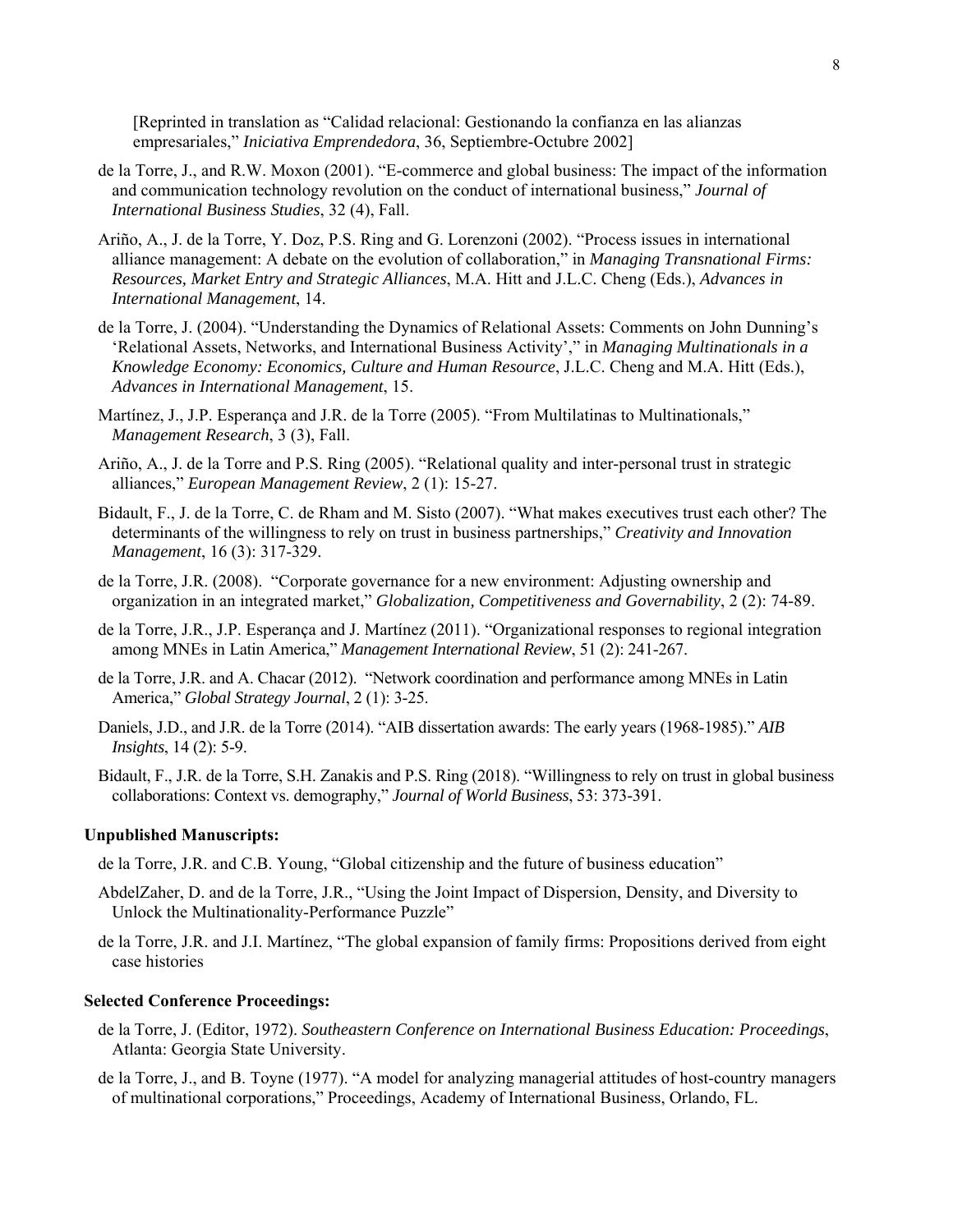- de la Torre, J., J.S. Arpan and B. Toyne (1979). "The U.S. apparel industry: The causes for its decline in international competitiveness and what could be done to reverse it," Conference Series No. 3, Georgia State University, March.
- de la Torre, J. and M. van den Poel (1979). "Foreign investment in developing countries: Research issues in conflict resolution and negotiation," OECD Conference on A Research Programme on Foreign Investment and their Impact on Development, Paris: OECD, November.
- Yves, D., H.L. Gabel and J. de la Torre (1984). "Competition in the European Information Technologies Industry: The Role of the Foreign Multinationals," Proceedings of the Annual Meeting of the European International *Business Association*, Erasmus University, Rotterdam: December.
- de la Torre, J., and M. Koza (1990). "Inter-Corporate Collaborations: Intimacy, Boundary Permeability and the Quality of Execution," in *Proceedings of a Conference on Corporate Governance and Competitive Strategy*, Carlson School of Management, University of Minnesota, October 1990

#### **Newspaper Articles** (all in the *Los Angeles Times*):

 "Back to the Future: Recent Trade Accords Almost Happened in 1950", 1/16/94 "International Finance Has Become the Dog-Wagging Tail of the '90s", 3/20/94 "Mexico is Unlikely to Retreat from a Decade of Rapid Progress", 5/22/94 "Multinational Companies Will Need Trans-National Managers", 7/24/94 "US-Japan Intellectual Property Rights Accord a Breakthrough", 9/25/94 "There's Opportunity for US as Latin Trade Barriers Fall Away", 11/27/94 "Multinational Expansion Underscores Management Challenges", 1/29/95 "US Investment in Japan is Key to Closing the Massive Trade Gap", 4/9/95 "US Would Be Wise to Maintain Investment in Global Knowledge", 6/18/95 [Reproduced in INTERCOM, UCLA, February 1996] "US Refusal to Join Financial Services Pact Is a Big Mistake", 9/3/95 "Time for Some Rational Thought About Doing Business in Cuba", 1/7/96 "California Must Make Itself the Pacific Rim's Financial Center", 3/24/96

#### **Other Reports and Unpublished Working Papers:**

- de la Torre, J., et al. (1972). "An Evaluation of the Special Impact Program: Phase One Report," 4 volumes, Cambridge, Mass.: Abt. Associates, Inc.
- de la Torre, J., et al. (1978). "Avoiding the Threats to Free Trade," *Vision*, French, English and Italian editions, April.
- de la Torre, J. and L. Remmers (1980-82). "The OECD Guidelines for Multinational Corporations: An Evaluation of their Impact on Corporate Policies", multiple working papers, INSEAD.
- de la Torre, J. and M. Koza (1991). "Does Management Matter? Limitations of Efficiency Perspectives on Organizational Governance," UCLA, 22 pp., December.
- de la Torre, J. (1992). "The Advent of the Global Economy: Origins and Prospects," UCLA, 47 pp., November.
- Bidault, F., de la Torre, J.R. and Zanakis, S. (2010), "Context vs Demographics: A survey of the willingness to rely on trust in business alliances"
- de la Torre, J.R. and C.B. Young (2011), "Global citizenship and the future of business education"
- AbdelZaher, D. and de la Torre, J.R. (2012), "Using the Joint Impact of Dispersion, Density, and Diversity to Unlock the Multinationality-Performance Puzzle"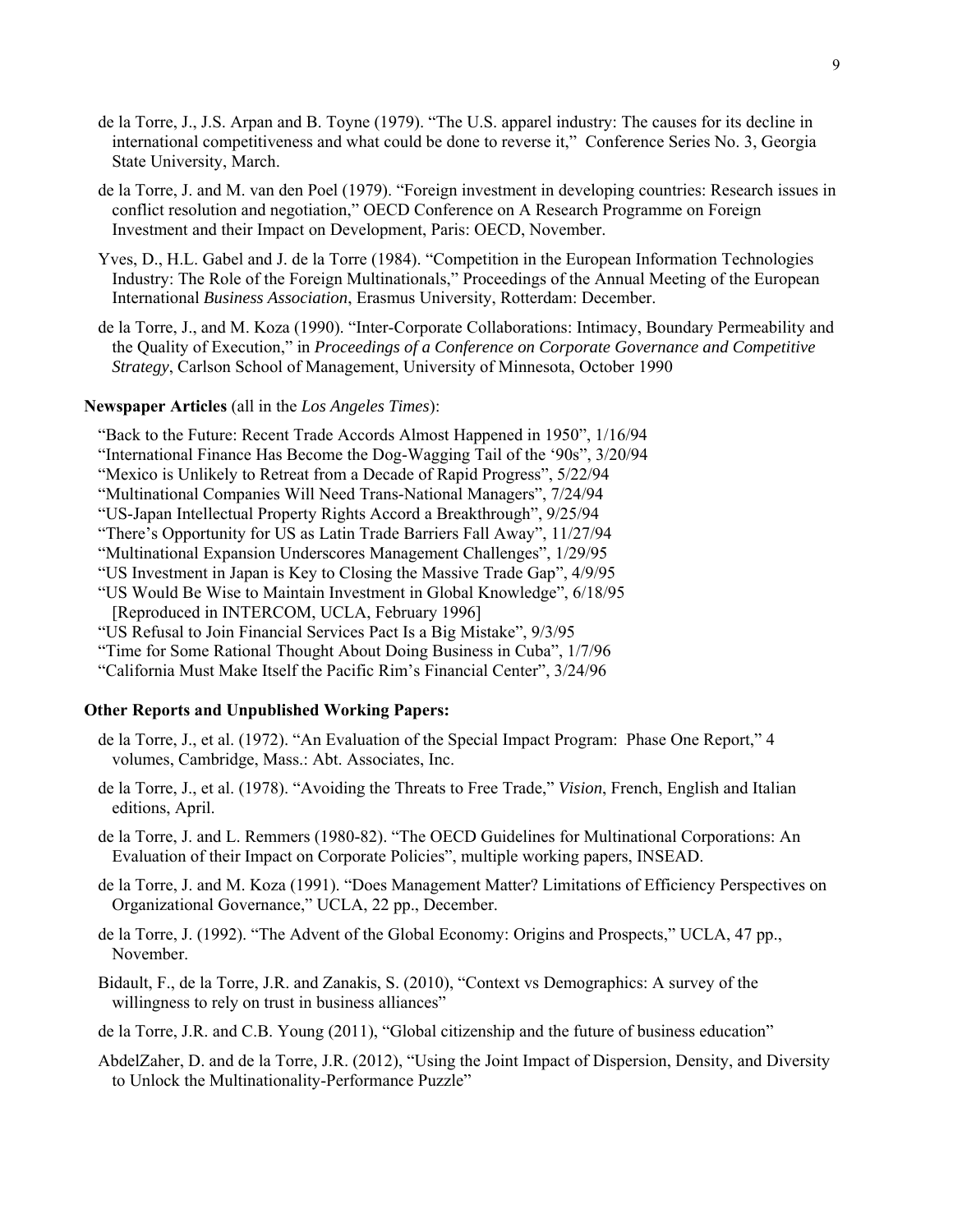**Cases:**

#### **At Harvard Business School**

 Anderson Clayton & Co. (A), (B) and (C), 1968 A Note on the Mexican Capital Markets, 1968 The Baltimore Midland Bank & Trust Co., 1968 Industrias Metálicas del Ecuador, S.A., 1970

#### **At INCAE**

 Aserraderos El Chagres, 1969 Madesa (C), 1973

#### **At Georgia State University**

 Patho Control Inc., 1972 American Copper and Aluminum (AMCAL) Corporation, 1972 Kimberly-Clark of Canada, Ltd., 1972 Casualwear, Inc., 1973 Stuart Manufacturing Co., 1973 Sullivan Manufacturing Co., 1973 Yodell & Lattery Inc., 1973 [The last four cases were published in de la Torre, Jedel, et al., *Corporate Responses...* op. cit.] White Electric, Inc. 1974 [Published in *Cases in Marketing Management*, Bernhardt, K., and Kinnear, T. (Eds.), Dallas, TX: BPI, 1978.]

#### **At INSEAD**

 Competition in the European Fibre Industry (A), 1974; (B), 1978; and (C), 1984 Chrysler and the British Automotive Industry, 1975 Swiss Brewers' Cartel (R), 1975 Reorganisation at Olivetti (A) and (B), 1975 A Simulation of Entry Negotiations in a Developing Country Setting, 1977 Greece: Two Years after Democracy, 1977 Note on the European Aircraft Industry, 1978 The Anglo-Portuguese Methuen Treaty of 1703, 1978 A Note on Mercantilism, 1978 Crisis in the World Steel Industry; The Cross of Lorraine, 1978 Germany, 1977: Wonderings on the Wunder, 1978 Antitrust Legislation in the EEC, 1978 A Note on Industrial Policy, 1978 Pneumatiques Michelin IA, IB and II, 1980  $(*, *')$ ; and III, 1983  $(**)$  Airbus Industrie, 1980 The Boeing Company, 1981 British Aerospace Corporation, 1981 Copperweld Corporation (A), 1982 (\*) EEC Competition Policy, 1983 Distilled Trading International, Ltd., 1983 (\*\*) Heineken NV, 1984  $(*,*)$  J.J. Murphy's Brewery, 1984 (\*,\*\*) Athenian Brewery SA, 1984 (\*,\*\*) Heineken NV Organizational Issues, 1985  $(*,*)$ Heineken NV 1984-88, 1988 (\*\*)